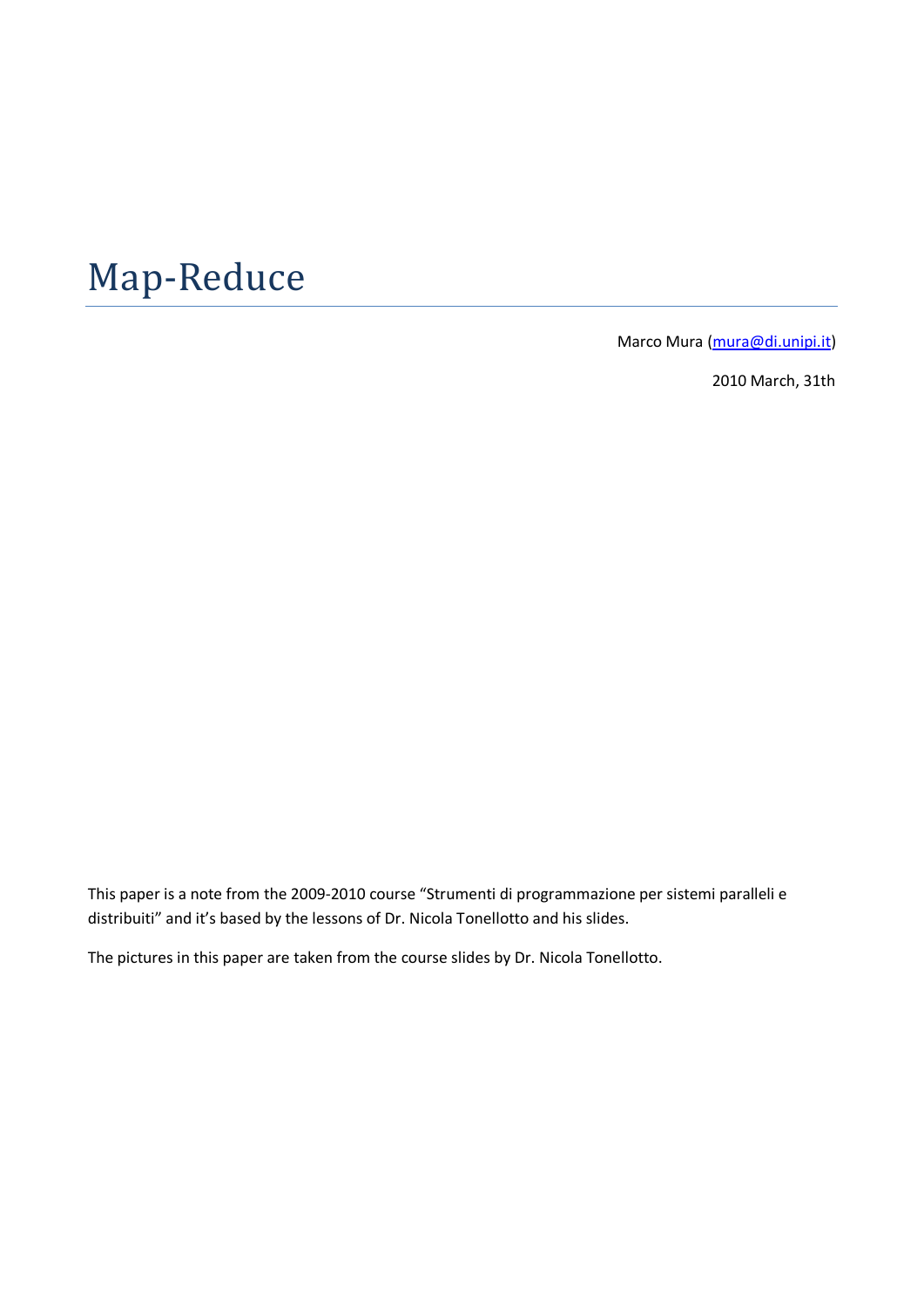### **Introduction**

A typical application model we are used to do in computer systems can be represented by a process that takes an input and generates an output.

What changes if we have a very large input (Gigabytes and more) to process and a very large output to generate? A single-process application could run for long time before processing all data.

The common approach to handle this scenario is the "Divide & Conquer" model: we split the input in smaller subsets and then we process these portions with as many workers running in parallel which, each one, produces a single portion of output. Merging all the output portions we can build the final output.

In theory, this is possible and it works perfectly. But in real, this approach throws lots of problems, like

- •  how do we split the input and what if the input splits is greater than the number of workers?
- how do we aggregate the output?
- how do we coordinate the work and what if the workers need to share data?

And so on…

Just to decide how to design the software to resolve all those problems you may spend more time than the time to write the application code. And maybe, when you start with a new project, you may restart with all this decisions from scratch!

This is certainly a big scale problem.

## **The MapReduce model**

Yahoo and Google, separately of course, looked for some ideas to manage this big scale problem, reducing its complexity under some hypothesis:

 - We don't need huge processing power, we don't need to scale up with supercomputers… we can handle all that with low commodity infrastructure and with low end computers, just put a bunch of them into a room and you have all the processing power you need. So, don't invest money with huge computers but in a large numbers of low cost machines

- We don't move the data. We move the computation where the data is stored! The data is very large (Terabytes) and it's more efficient to move a small application to run where the data is stored instead of moving the data itself.

- We don't need random access to the files. Usually, in this kind of application, you read the entire input in sequence and you write the entire output in sequence. So, we don't need standard file systems which are optimized to random file access; we will need "special" file system optimized to sequence file access. But more than that, it must be distributed to allow the data to be stored along the network.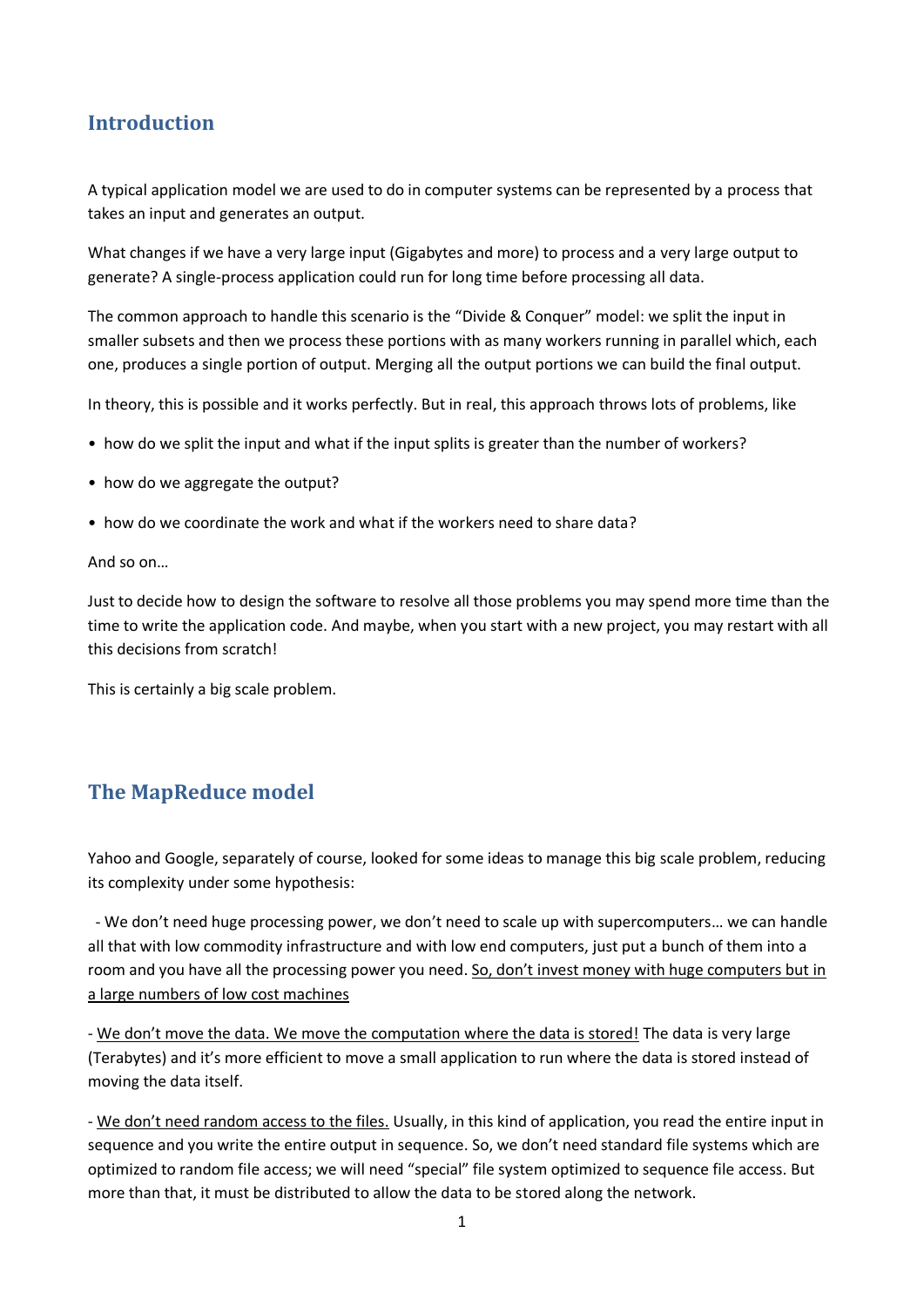- We don't need to know the low level details of this implementation. The framework should expose the right level of abstraction (not too high, not too low). You need to write just the business code of the application, you don't care about the reliability, how to manage failures, replications, how to send the data, etc… You just want to specify the input, the output, the code and then run it.



So they though up the MapReduce model, summary described with this schema:

The INPUT block is the entire input data we want to process and this block is splitted in several partitions  $I_1$ ,  $l_2$ …,  $l_n$ . For instance, the INPUT block could be a document and every portion  $l_n$  could be a single row of the document which contains a list of few words.

The **map** (key<sub>1</sub>, value<sub>1</sub>) -> [(key<sub>2</sub>, value<sub>2</sub>)]<sup>1</sup>

**.** 

takes one of those partition, represented by a (key<sub>1</sub>,value<sub>1</sub>) pair, and returns a list of (key<sub>2</sub>,value<sub>2</sub>) pairs not necessarly related to the (key<sub>1</sub>, value<sub>1</sub>) domain. In other words, the map could change the domain taking a string and returning a list of integers. For instance, map could take the row of a document and, for each word it contains, return a list of (word, 1). Note that in this instance the input value is a single row (the input key could be the row number) and the output value is the number 1 (the output key is a word).

The maps output is aggregated by keys: every  $(k, v_1)$ ,  $(k, v_2)$ …,  $(k, v_n)$  is stored in a single  $(k, [v_1; v_2; ..., v_n])$ . For instance, for five ("pippo", 1) pair it stores ("pippo",  $[1;1;1;1;1]$ ).

<sup>&</sup>lt;sup>1</sup> In functional programming, the (T<sub>1</sub>,T<sub>2</sub>) value is a pair of two types T<sub>1</sub> and T<sub>2</sub>. For instance, the type (string, int) represents the instances like ("blabla", 10).

Brackets are used to indicate lists: the  $[T_1]$  value is a list of  $T_1$  elements. For instance, [int] represents instances like [1;2;3;4;5].

Consequently, the type  $[(T_1,T_2)]$  represents list of pairs; for instance  $[$ (string,int)] represents instances like  $[$  ("a",1); ("b",2); ("c",3); ("d",4) ].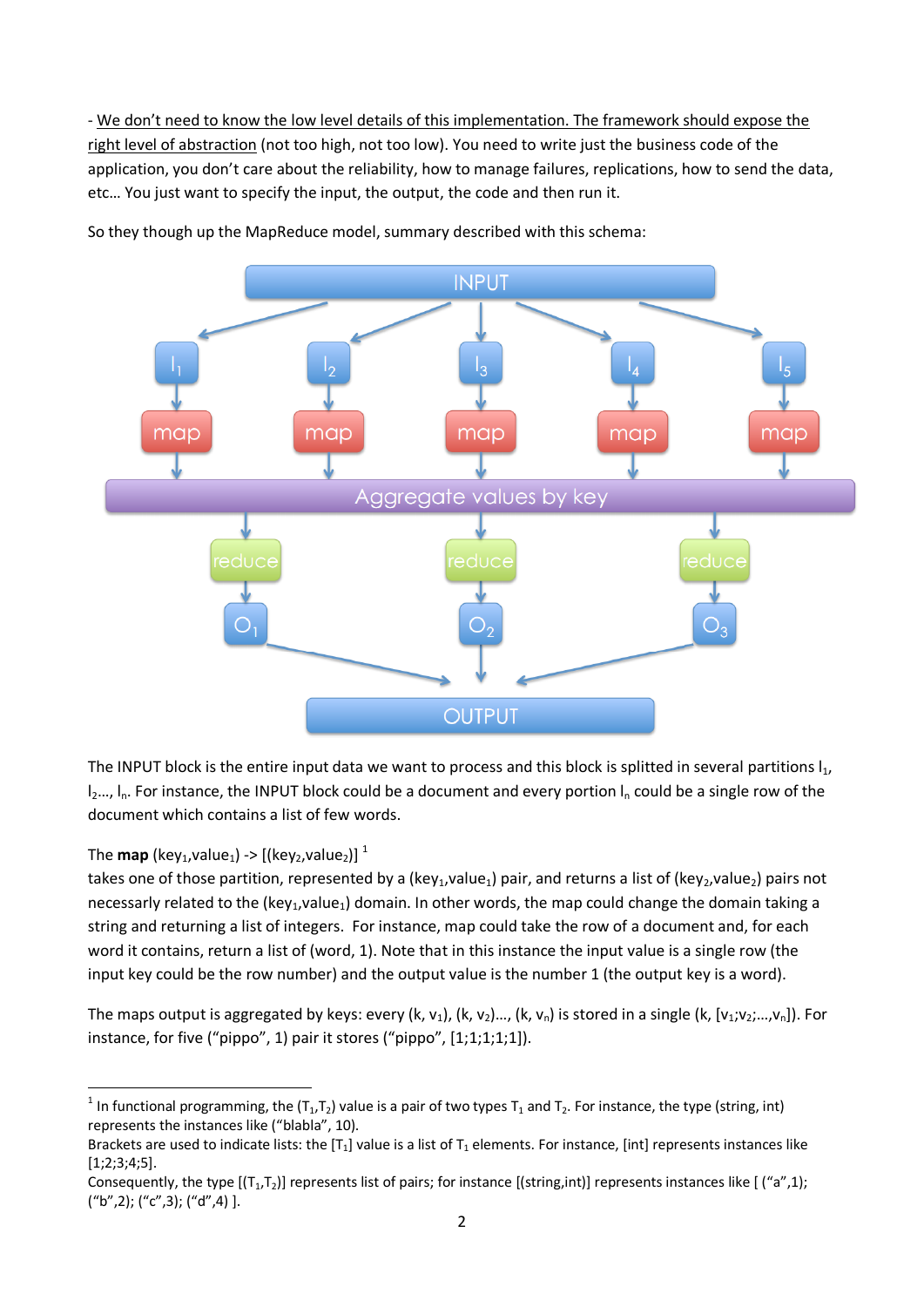Then the **reduce** (key<sub>2</sub>, [values]) -> (key<sub>3</sub>, value<sub>3</sub>)

takes a single (key<sub>2</sub>, [values]) pair to produce a single (key<sub>3</sub>, value<sub>3</sub>) pair. Usually, but not necessarily, the key<sub>3</sub> is the key<sub>2</sub> itself. For instance, the reduce could take the ("pippo", [1;1;1;1;1]) pair to produce ("pippo", 5).

Finally, the OUTPUT block is built merging all the reduce outputs.

In this model, programmers need to specify just the **map** and the **reduce** function. All the rest is done by the runtime, which handles scheduling, the data distribution, synchronization, errors, faults, etc…

Actually, the programmer must specify other two functions other than map and reduce ones, but they are not part of the Map-Reduce model: the **combine** and the **partition** functions.



The **combine** and the **partition** functions are useful to optimize the works, avoiding the transmission of useless (replicated) data and to help the load balancing.

#### The **combine** [(key, value)] -> (key, [values])

is called after the single map, before sending the data to the aggregator, to minimize the number of data sent. It works like a mini-reducer that combines pairs with same key with a single pair with the list of values. For instance, if the single map produces three ("pippo", 1), the **combine** combines all that pairs in a single ("pippo", [1;1;1]) one. In this instance, I send one key and three values instead of three keys and three values, resulting in a saving of transmission time.

#### The **partition** (key, num reducers) -> reducer

takes a key and the number of reducers and returns which reducer will handle the specified key. With this function the programmer can balance the load specifying which reducers must process the keys. For instance, if we have two reducers and four keys "a", "b", "c" and "d", with the size  $|a| = 1Tb$ ,  $|b| = 10$ bytes,  $|c| = 10Gb$  and  $|d| = 1Kb$ , we could prefer to send "a" and "b" in the first partition and "c" and "d" in the second one, to balance the load as the best we can.

The MapReduce term can refer to some different things:

- it can refer to the MapReduce model we have just seen,

- or it can refer to its execution framework (the runtime),

- or it can refers to a specific MapReduce implementation, like MapReduce: an implementation of MapReduce in C++ by Google, used internally and not released to the public.

Hadoop is an open source implementation inspired by Google's MapReduce, it's written in Java and it's used (in production) by Yahoo who is the main contributor to the project.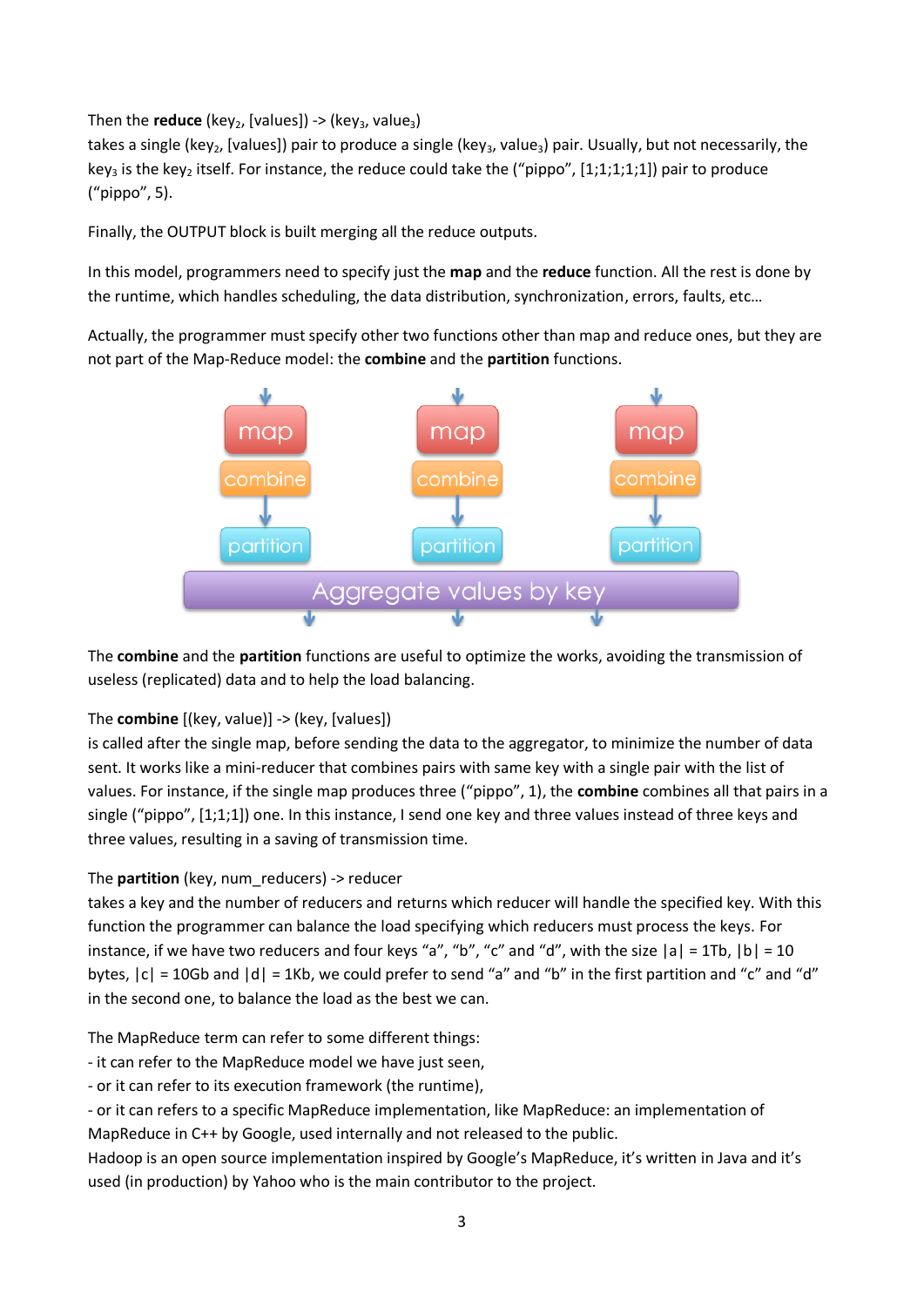## **Distributed file systems**

Now we're going to see where and how the data is stored in a MapReduce model.

The data is not moved along the network to be sent to the node that is running the computation; on the contrary the computation is moved in the node which is storing the required data. So, in a MapReduce model any node (low-end computers ideally) performs both calculations and storage works.

To implement this model, MapReduce uses a Distributed File System. We will see two implementations of Distributed File System: the Google one called GFS (Google File System) used by their MapReduce, and the HDFS (Hadoop Distributed File System) used by Hadoop. They are very similar each other, but with some differences that we will see during the DFS explanation.

Note that the Google File System is not released to the public, so what we know about it comes from public documents released by Google itself. You can find official information about GFS here: <http://labs.google.com/papers/gfs-sosp2003.pdf> .

Let's talk about the features of the Distributed File System, and the main ideas which the DFS is based on:

It is highly fault tolerance.

Think about hardware faults: it happens. Imagine that every day there is a probability of 1/1000 that your computer has a hardware failure (just to clarify, numbers are made up to make this example). If you have 10.000 computers in your network, it is very likely that one of them has a hardware failure today. So, the DFS need to be highly fault tolerance to prevent losing data when any kind of failure (hardware or software) happens.

- High throughput.

We don't need that jobs have a fast response time (or low latency) but we want to maximize the throughput of the file system running lot of jobs in a short time.

- Suitable for applications with large data sets. It's very important to reduce the time of reading the entire (huge) file instead of optimizing the read time of a single record. We are not interested in low latency data access or in small files management.
- Streaming access to file system data*.* The DFS is optimized to read and write sequentially huge files. At most, to append data to an existing file, but not to rewrite it. This is not suitable for random file accesses (reading data from random locations), replacing data into files, etc.
- Can be built out of commodity hardware. We want to build a DFS using low-end computers, low cost hardware. We don't want to spend money to buy reliable but expensive infrastructure, high-performing and so on.

Let's see how the data is organized and managed into a generic Distributed File System.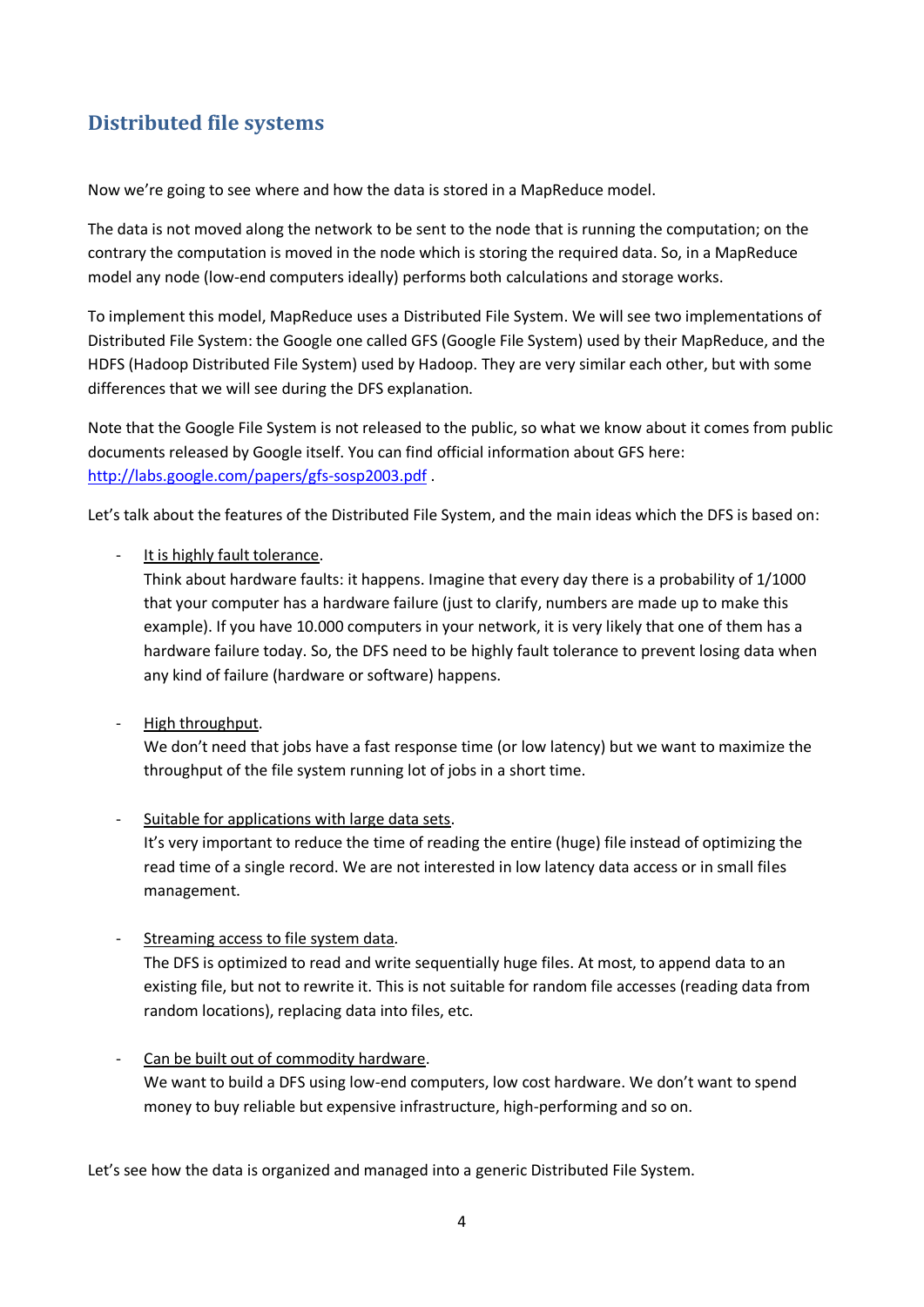Just to introduce the topic, think about the local file system on your hard disk. When you read a file, and you read it byte by byte, the operating system buffer the operation reading a block of some Kbytes (file system blocks) to increment the performance, either because the hard disk seek time is high and we want to avoid to pay it for each byte (so you will find the next one on the memory), and because your application usually don't read sparse bytes but it's likely to read the next byte after read the current one. In few words, when a file read operation is done, the data is read block by block to increment the performance.

Reading block by block is done in Distributed File Systems too, but blocks in DFS are very much larger that in normal hard disks: they are about 64 Mbytes!

That's not a problem because files in DFS are read entirely and sequentially, so they want to minimize the impact of the disk seek time as more as possible.

This block abstraction, of course, allows files to be larger than a block (remember, we have files of Terabytes). Files are composed by several blocks not necessarily stored on the same node. And blocks are replicated in different nodes, to implement the fault tolerance.

#### How the files can be read?

DFS file access has a common characteristic with the FTP protocol. In FTP there are two channels: one channel for the commands (ls, cd, get…) and one channel for the data stream. In DFS we have two channels too, one to ask for a file and one for the file stream.



The client opens the data channel with a control node, or Name node, which regulates file access to the clients. This is a single point of failure of the architecture: there is only one control node! Implementations (GFS and HDFS) have their solution to recover from a control node failure.

The control node knows all the data nodes which contain the requested file blocks, including all the replicas. So the control node gives to the client the names of the data nodes to contact to operate with the file and the client opens another channel with the required data node to transmit/receive the data.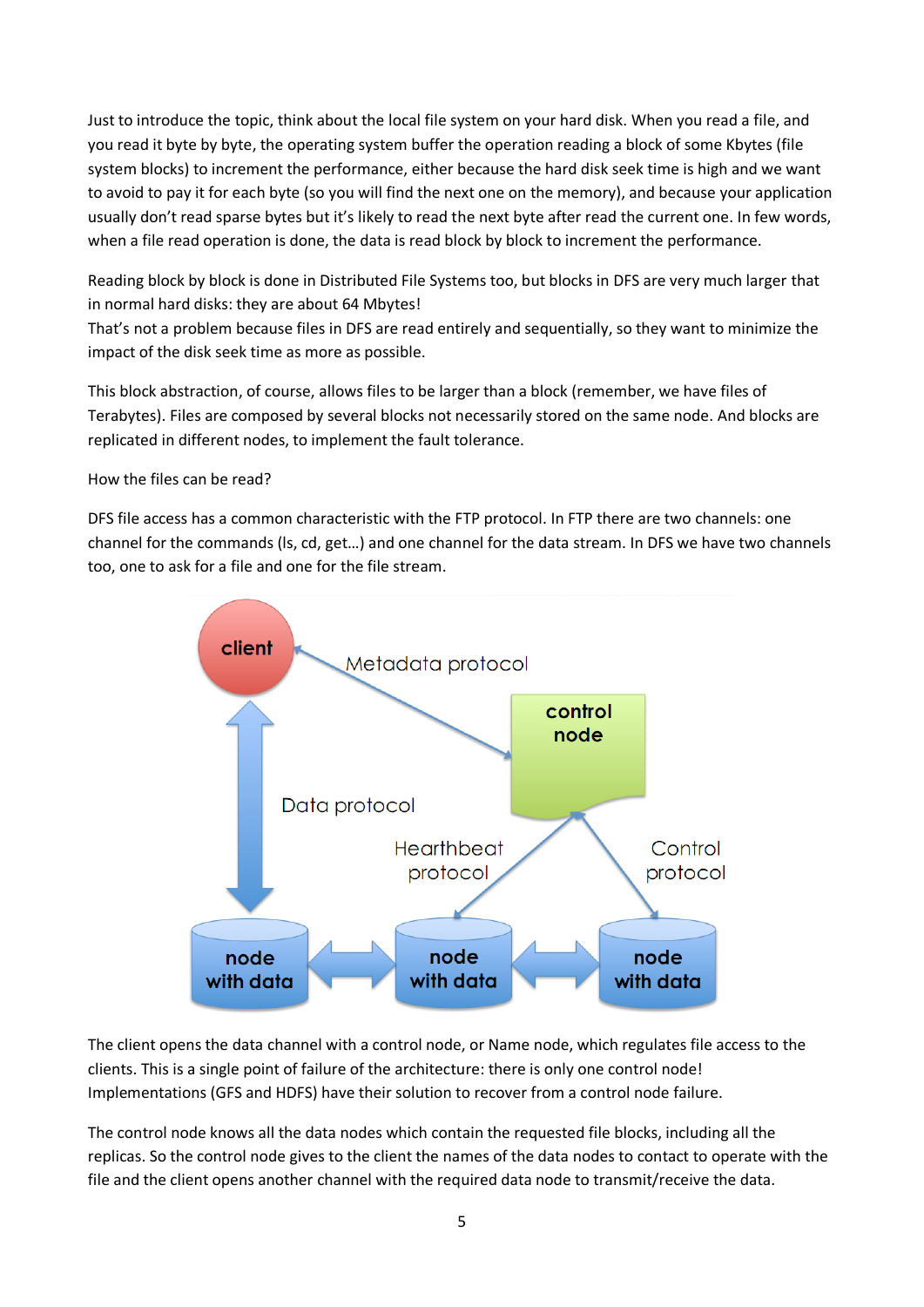The control node also checks periodically the reliability of all data nodes and, if a node fails, activates the procedure to rebuild another replica of the blocks lost in the failed node.

# **The Google File System**

-

Now we will see one specific implementation of a Distributed File System: the Google File System. Sometime we will see some difference between GFS and the Hadoop DFS.

In the Google scenario, they have few files of very large size (typically many Gbytes). They write the entire file once, and then usually they only read it. When they need to update a file, simply they append new data into the file (never rewrite).<sup>2</sup>

They have many sequential file reads, just few random file reads. There is no caching in reading and they don't need it because of the block size.

They don't have common multiple file writes, but sometimes it happens and they support it.

In the Google File System, the file blocks are called chunks and they are sized 64 Mbytes. They have a simple centralized management with one Master Server (the name node) which maintains the metadata for all file chunks stored in all chunkservers (the data nodes). Each chunk is replicated in at least three chunkservers.

There isn't any data caching in the chunkservers; the only thing cached is the metadata in the master server.

The file access is implemented with custom API, it's not POSIX-compliant. They have *create*, *delete*, *open*, close, *read*, *write* functions with different semantic compared with POSIX, plus two additional operation: *snapshot* which is a control operation, and *record-append* which is the operation to append to the end of a file.



Picture taken from the referenced paper

 $2$  In Hadoop there isn't any support for modifying an existing file. Once written, it can only be read.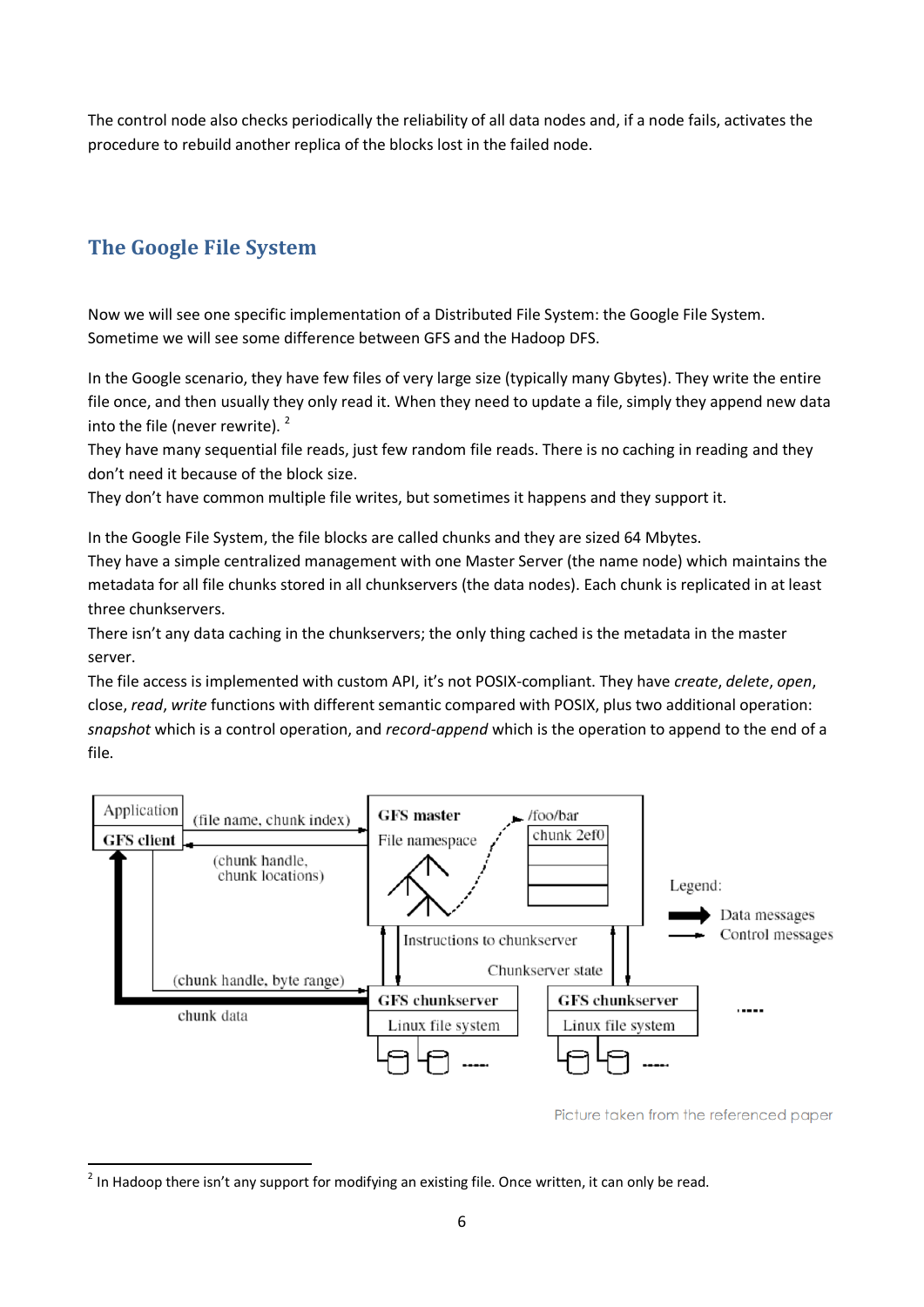The GFS Architecture is very similar to the general one we have seen before. The client asks to the master server for a filename and a chunk index, and then the master searches the file chunks using a file namespace. Then it returns to the client the locations where the chunk can be found.

Now the client knows which chunkservers have the desired chunk, so the client asks the chunk to one of them and the chunkserver sends the data to it. The chunkservers simply uses standard linux file system to store the chunks.

The client now has received the chunk and asks to the master server for the next chunk. And so on…

The master server responsibilities, other than store and manage the metadata, are to check periodically the reliability of the chunkservers, to get information about their status and the replica management: creating/deleting/monitoring the chunks between the chunkservers.

A single master server, as we have already seen, creates a single point of failure in the architecture. The GFS solution to this problem is storing all operations in a log file into the distributed file system, so replicated in several places. In case of Master server failure, another computer can reload the operation log and restore the master server functionalities.<sup>3</sup>

This doesn't mean that current writings are resumed without losses; it simply restores the functionalities with a consistent metadata.

A single master server could create a scalability bottleneck too, but this is reduced by the chunk size. With a big chunk size, clients make less requests (and less frequently) to the master and the master need to store less information in the metadata.

What is stored in the metadata?

Basically there are filenames and chunk names, the mapping from files to chunks and the location of every replica for every chunk. The metadata is kept in memory, to a faster scanning, so the filenames are compressed.

These are the main steps for a file read:

- The client sends to the master the request Read(filename)
- The master replies with ( chunk ID, chunk version, replicas locations ) the replicas locations contains all the locations where the chunk is stored.
- The client select the first chunkserver of the list (that is the closest one) and send to it Read(chunkID, byte range)
- The chunkserver replies with the data.

-

In case of error during the last step, the client picks the next chunkserver on the list and tries with it. So the client uses the replicas locations to try one by one all replicas until the transfer is done without

 $3$  The Hadoop solution uses a secondary master server, with the same functionalities of the main one, which periodically performs a metadata checkpoint.